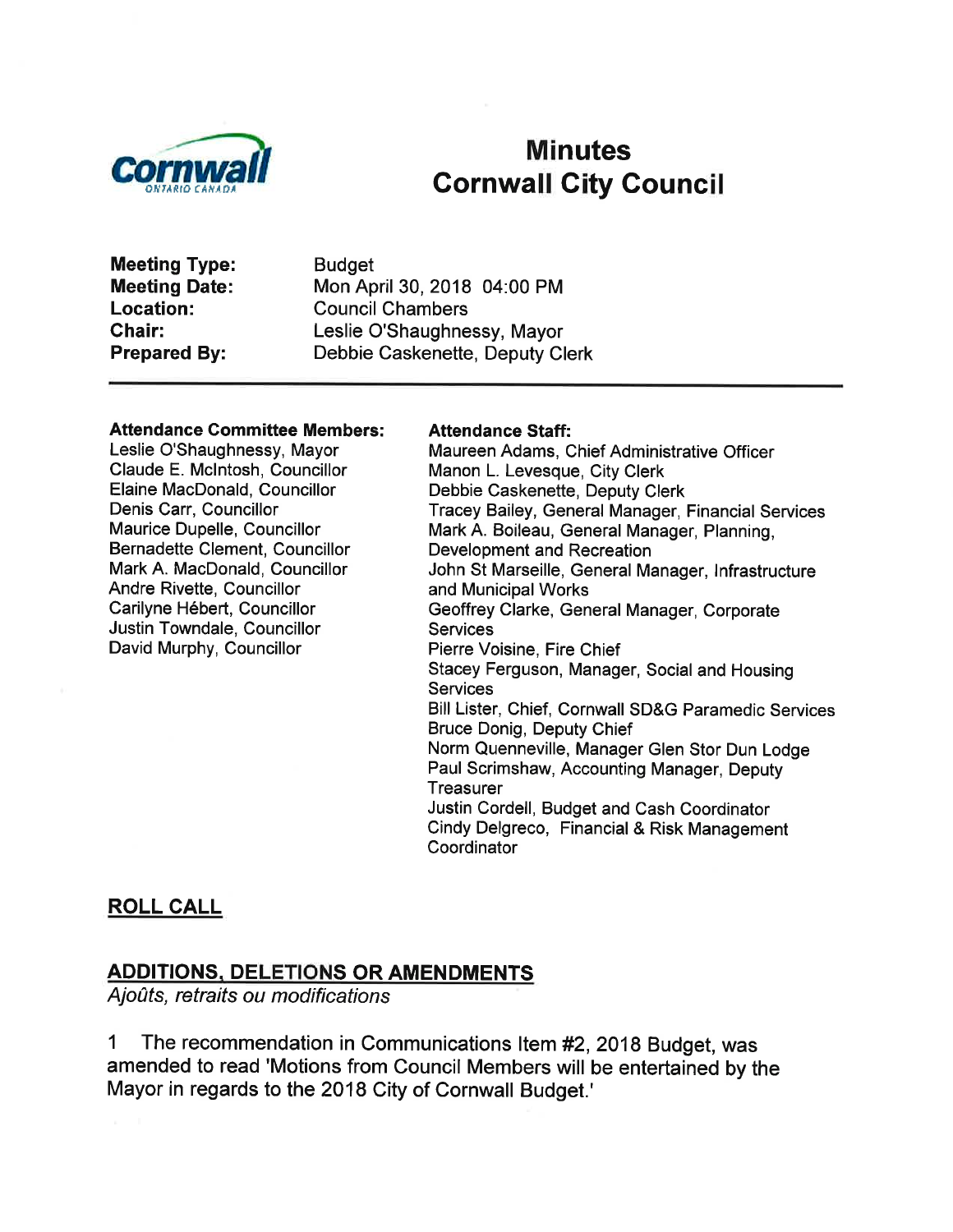### ADOPTION OF AGENDA

Motion to adopt the Agenda as amended

Moved By: Bernadette Clément, Councillor Seconded By: Elaine MacDonald, Councillor

Motion Carried

### DISCLOSURE OF INTEREST

There were no disclosures of interest declared.

### COMMITTEE OF THE WHOLE

Motion to go into Committee of the Whole and to consider and refer all Minutes, Presentations, Delegations, Consent/Correspondence, Resolutions, Reports and By-laws to that Committee.

Moved By: André Rivette, Councillor Seconded By: Justin Towndale, Councillor

Motion Carried

### COMMUNICATIONS / REPORTS

#### 1 Budget Items for Consideration

Click for detail  $\rightarrow \Box$ Motion to approve the changes to the 2018 budget submission as outlined in report 2018-21-Fl.

Moved By: Carilyne Hébert, Councillor Seconded By: Maurice Dupelle, Councillor

Motion Carried

### 2 2018 Budget

Motion to reduce the contribution to the Brownfields Reserve by \$393,471.

A recorded vote on the motion resulted as follows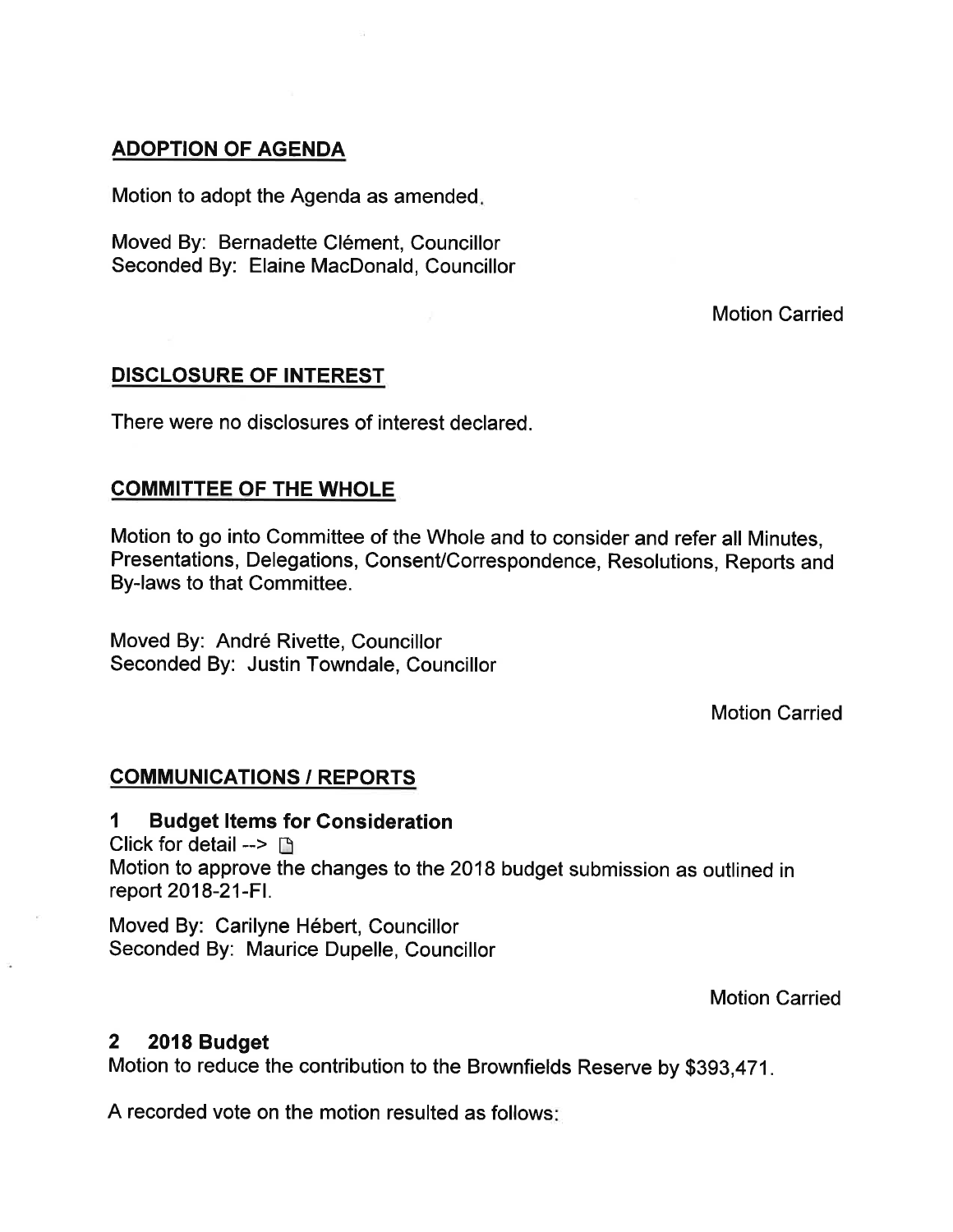#### Votes For  $= 6$

Claude E. Mclntosh, Councillor Maurice Dupelle, Councillor André Rivette, Councillor Justin Towndale, Councillor David Murphy, Councillor Leslie O'Shaughnessy, Mayor

#### Votes Opposed = 5 Elaine MacDonald, Councillor

Denis Carr, Councillor Bernadette Clement, Councillor Mark A. MacDonald, Councillor Carilyne Hébert, Councillor

Motion Carried

Motion to approve the 2018 Budget with a 3.97% increase.

Moved By: Andre Rivette, Councillor Seconded By: Claude E. Mclntosh, Councillor

A recorded vote on this matter resulted as follows

#### Votes For = <sup>8</sup>

Claude E. Mclntosh, Councillor Elaine MacDonald, Councillor Denis Carr, Councillor Bernadette Clement, Councillor Andre Rivette, Councillor Carilyne Hébert, Councillor Justin Towndale, Councillor Leslie O'Shaughnessy, Mayor

#### Votes Opposed = 3

Maurice Dupelle, Councillor Mark A. MacDonald, Councillor David Murphy, Councillor

Motion Carried